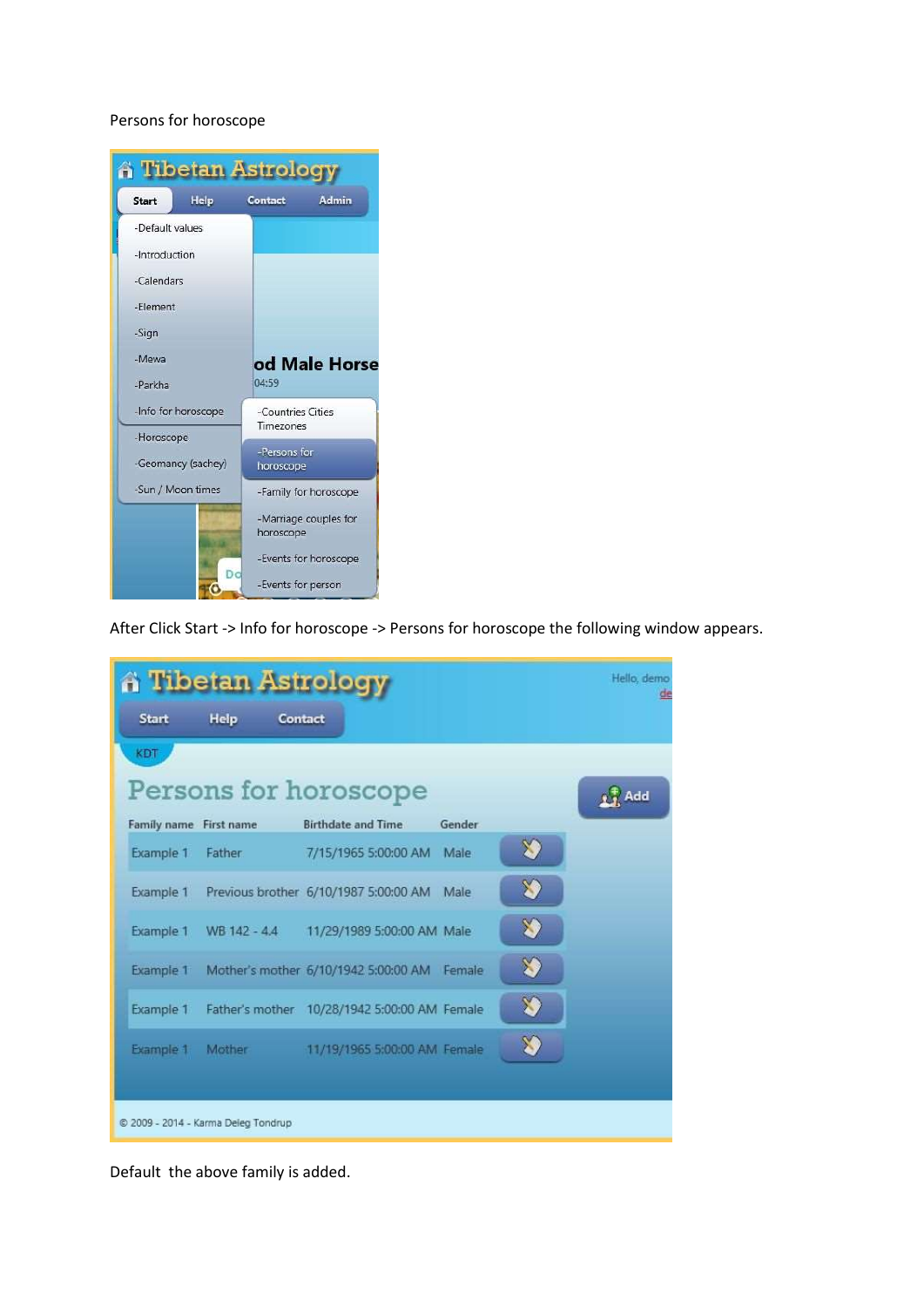

Defaults are:

- -Birthdate the current date
- -Birth time the current time
- Gender is Male
- -Country Argentina ( the first alphabetically chosen country )
- -City Buenos Aires (( the first alphabetically chosen city of the country )
- -Tradition the default chosen tradition
- -Calculation method the default chosen calculation method.